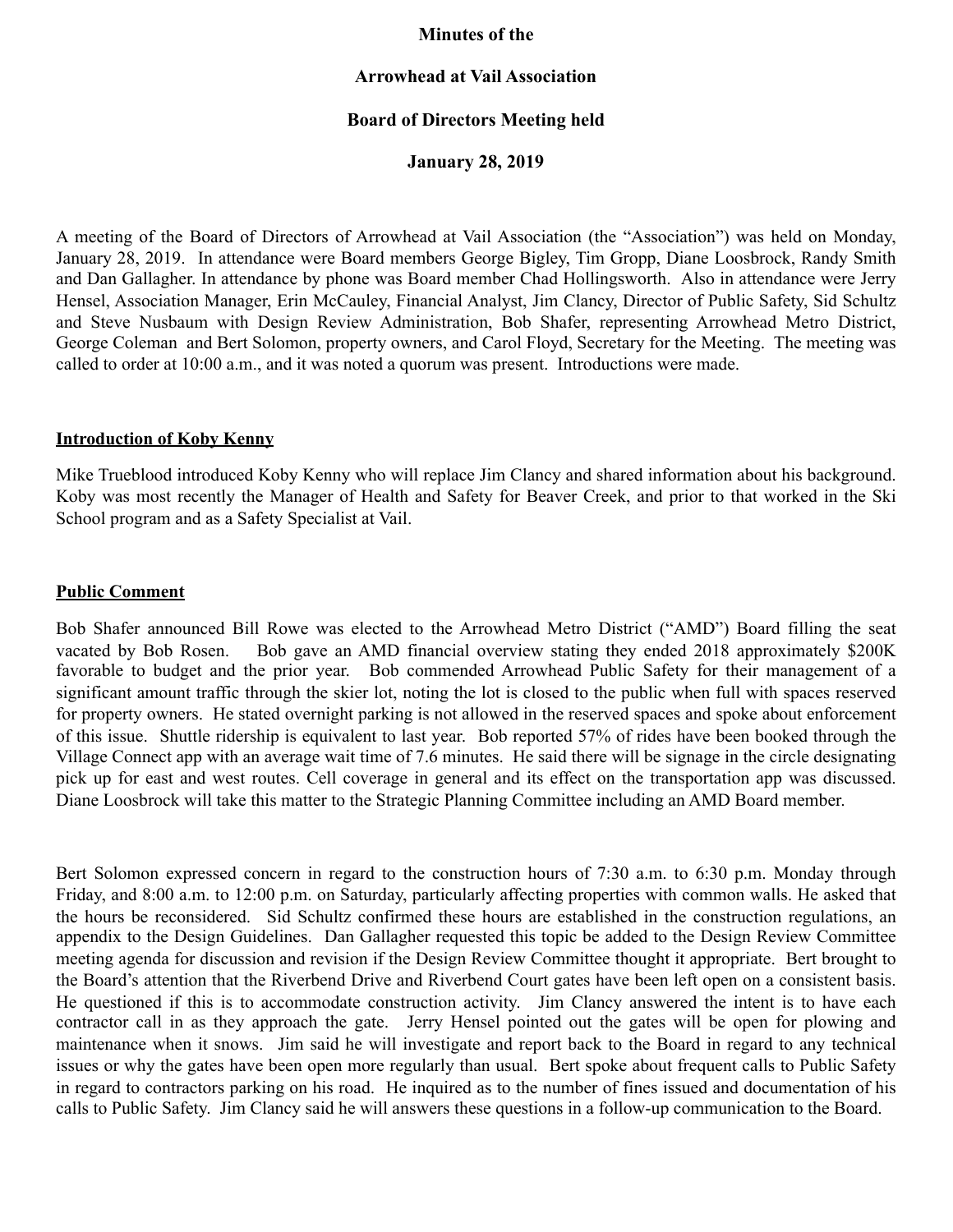Dan Gallagher offered a special welcome to George Coleman as the past President and encouraged his engagement to keep legacy and corporate knowledge available to the Board.

## **Approval of the January 3, 2019 Special Board Meeting Minutes**

# **Diane Loosbrock moved to approve the January 3, 2019 Special Board Meeting Minutes as presented. Randy Smith seconded the motion and it was unanimously approved.**

### **Review of the December 26, 2018 Annual Meeting Minutes**

George Bigley suggested an addition to the Annual Meeting Minutes in reference to the Alpine Club pool closure hours, indicating the Alpine Club made the decision with approval from the Pool Advisory Committee.

#### **Design Review**

Sid Schultz reported there are two new homes in various phases of approval on Aspen Meadow Drive and Windermere Circle. Dan Gallagher asked about reception of the revised Design Guidelines. Sid said because the new guidelines have more flexibility in materials and roof pitch, they are much more subjective and place greater burden on the Design Review Committee ("DRC") in the approval process. Steve Nusbaum added it is slightly more difficult to do staff reports because of subjectivity and newness of designs. Discussion took place in regard to possible alternates for the DRC in the event Cathie Bennett is unable to attend.

#### **Public Safety**

Dan Gallagher thanked Jim Clancy on behalf of the Board and community for his many years of service, and wished him well with his relocation. Jim reviewed the year-end call report noting deviations due to mid-year staffing challenges. He said the team is now fully staffed with one Bachelor Gulch Public Safety lead recently transferring to Arrowhead. Frequent turnover was discussed. Jim said this has been an unfortunate trend across all Public Safety operations, and a sign of the economy and unemployment rate. He added it is harder for Public Safety to react to this trend due to the amount of training required and nuances of the job and Arrowhead. Dan Gallagher inquired about the increased number of intrusion alarms. Jim answered these are potential intrusions, and rarely an actual intrusion. Public Safety always responds and logs each incident, but does not normally enter the home. Dan Gallagher asked Jim for suggestions of how the report could be reformatted to have more meaning. The Board was in agreement to have the Public Safety Committee and John Herbert to take a fresh look at the report and provide recommendations to the Board.

#### **Committees**

Public Safety: Discussion took place in regard to a gate study vs. upgrading mechanical parts. Jim Clancy estimated the \$20,000 budgeted could be used to upgrade some parts and perform the study. Jerry Hensel said the Vail Resorts gate tech would be qualified to provide direction, and could recommend external consultants should the Board so desire.

Committee Members: Dan Gallagher advised the Board that the Bylaws require appointment of a Nominating Committee at least 30 days prior to the annual meeting. Diane Loosbrock as Chair of the Nominating Committee is currently recruiting members to serve on the Nominating Committee. She will then propose those members for appointment as the official Nominating Committee for 2019. The Nominating Committee suggested sending a general notice to all owners seeking expressions of interest in serving on the Board for the terms starting in 2020.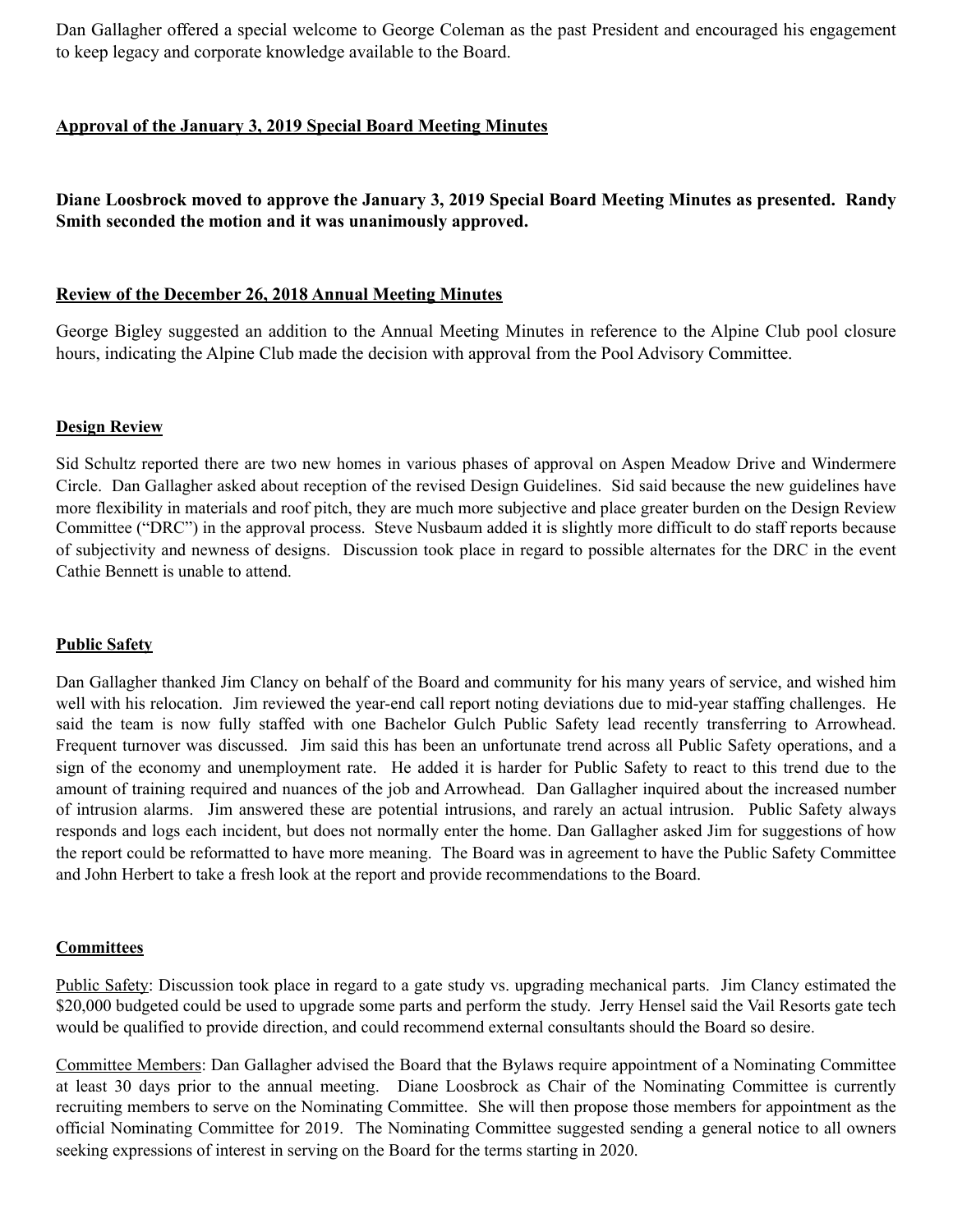Activities: Dan Gallagher and Jerry Hensel will walk the new trail to determine which sections may be able to be groomed upon completion of the trails.

Snow: Dan Gallagher will forward the most recent Snow Committee report to the Board.

Intercommunity Council: Randy Smith spoke about the Beaver Creek Resort Company's current development initiative at Beaver Creek, and the importance of the Association becoming much more aware of Beaver Creek Resort Company activities and programs so that the Association might take advantage of opportunities to collaborate in ways that would benefit both organizations.

Strategic Planning: Diane Loosbrock stated many of the ULI study objectives have been accomplished. The committee will refine and add new ideas. She will redistribute the strategic objectives with tasks for the Board's input and direction on prioritization. Diane suggested scheduling a shuttle for four or five Bravo events this summer. Jerry Hensel advised providing Transportation with tentative dates as soon as possible. Expanding the utilization of shuttle buses over summer holidays and popular events was discussed. Jerry cautioned transportation staffing is limited during the summer and further extended during holiday periods.

Short-term Rentals: Dan Gallagher spoke about a presentation by Short-term Rental Helper who offers administrative oversight of monitoring short-term rentals. It is an all-inclusive service with ala carte options. Cathie Bennett is expecting a proposal from that company as well as the one currently engaged by Beaver Creek and Bachelor Gulch. Dan suggested postponing the adoption of the short-term rental regulation until a services company is retained and has the opportunity to provide input as to the form of the proposed regulation. This may require postponement of adoption until the end of the third quarter, but still in time to implement before the start of the ski season. George Coleman recommended the Public Safety Committee create a timeline for the process before the next Board meeting.

Image/Beautification: Jerry Hensel gave an update on plans for a lighting study. He explained AMD is responsible for the street lights in the parking lot and along Cresta Road, and the Association is responsible for all others. Jerry said he will suggest options for consultants to look at dark and light spots within the community as recommended in the ULI Tap. George Coleman mentioned prior plans for additional entryway signage.

Communication: Chad Hollingsworth described a communication plan that would separate information into two categories. Administrative and logistical information would be available to homeowners through a secure portal. Social media platforms such as Facebook and Instagram would be used to promote entertainment and activities to likely build interest and attendance. Discussion took place in regard to crossover during the transition period and the option of linking social media via the secure portal. Chad shared his opinion that newsletters are phasing out. He spoke about the marketing consultant's ability to measure data around engagement with events to refine and optimize future events. Randy Smith said Fresh Tape has secured the Instagram site and are working on a Facebook site. The next step will be to populate the sites which Randy anticipates being live by late spring.

Presidents Council: George Coleman said the council will meet on Wednesday, February 6th.

HOA Presidents Council: Tim Gropp previously suggested a Board member attend all sub-association meetings. He will send an email to the Board with the date(s) that need to be covered.

Public Safety: Jerry Hensel shared information received from DRC during the meeting in regard to construction and parking fines related to 84 Riverbend Drive. Notification of property owners was discussed.

### **Financials**

Tim Gropp reviewed the Income Statement as of December 31, 2018, noting a \$330K positive variance in real estate transfer assessments ("RETA"). He said this amount was not included in the three-year average for budgeting purposes, and that RETA was budgeted conservatively for fiscal year 2019. Tim asked for suggestions in finding a method of monitoring how many homes are listed and the close rate. Tim reported an overage in common area utilities due to the Cresta Road landscape improvements. He explained the \$32K unfavorable variance in Public Safety was to cover overtime during lower staffing periods.